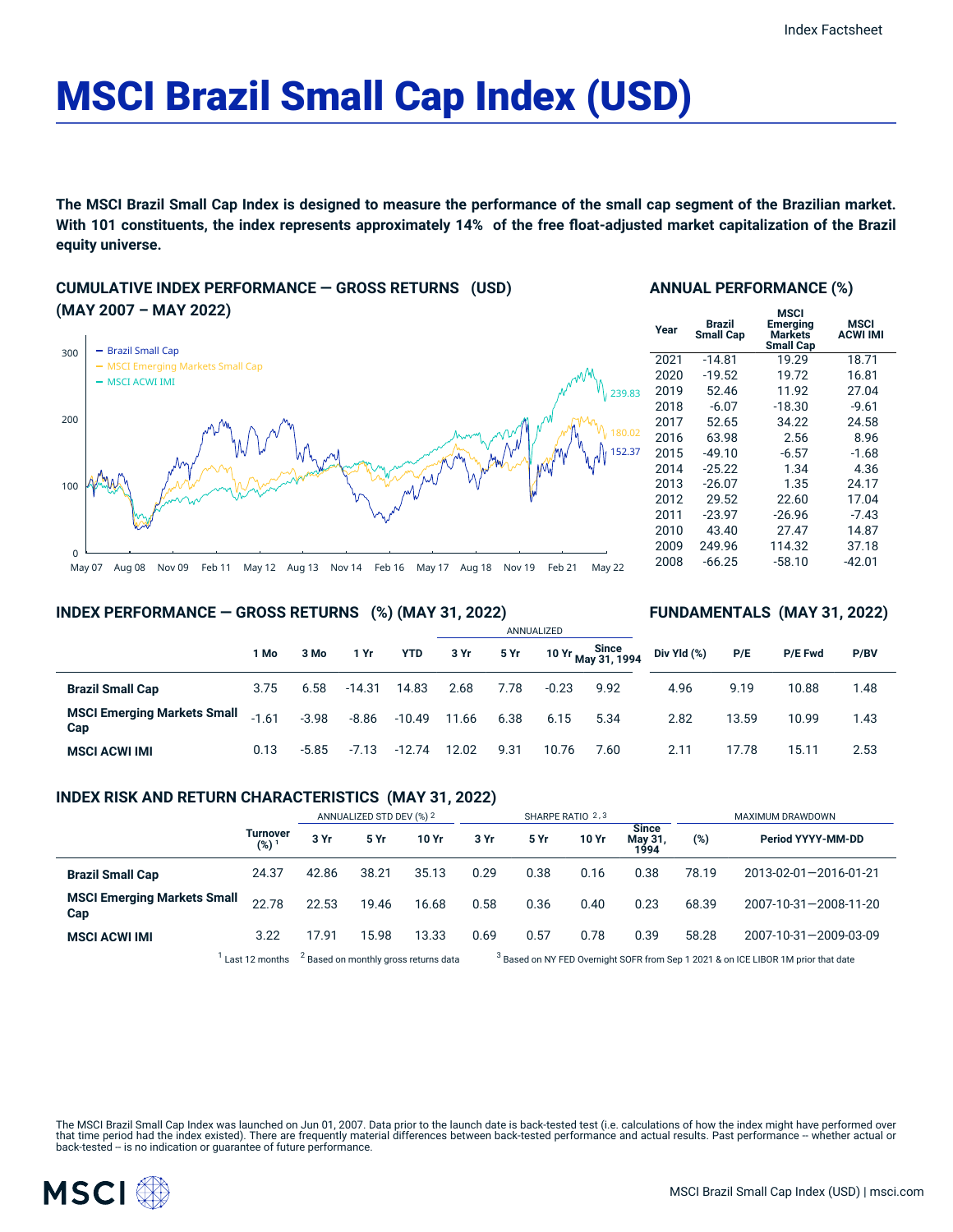### **INDEX CHARACTERISTICS**

|                     | <b>Brazil Small Cap</b>       |  |
|---------------------|-------------------------------|--|
| Number of           | 101                           |  |
| <b>Constituents</b> |                               |  |
|                     | <b>Mkt Cap (USD Millions)</b> |  |
| Index               | 69.370.51                     |  |
| Largest             | 2,700.61                      |  |
| <b>Smallest</b>     | 54.85                         |  |
| Average             | 686.84                        |  |
| <b>Median</b>       | 544.85                        |  |
|                     |                               |  |

## **TOP 10 CONSTITUENTS**

|     | 1961 1969 1970 111 122 133   |                                                     |                  |                     |
|-----|------------------------------|-----------------------------------------------------|------------------|---------------------|
| 01  |                              | <b>Float Adj Mkt</b><br>Cap<br><b>USD Billions)</b> | Index<br>Wt. (%) | <b>Sector</b>       |
|     | SENDAS DISTRIBUIDORA ON      | 2.70                                                | 3.89             | <b>Cons Staples</b> |
| າs) | <b>ENEVA</b>                 | 2.29                                                | 3.30             | <b>Utilities</b>    |
| 51  | <b>EMBRAER ON</b>            | 1.89                                                | 2.73             | Industrials         |
| 61  | SAO MARTINHO ON              | 1.88                                                | 2.71             | <b>Cons Staples</b> |
| 85  | <b>GERDAU METALURGICA PN</b> | 1.86                                                | 2.68             | <b>Materials</b>    |
| 84  | COMPANHIA DE LOCACAO ON      | 1.79                                                | 2.57             | Industrials         |
| 85  | TRANSMISSORA ALIANC UNIT     | 1.77                                                | 2.55             | Utilities           |
|     | 3R PETROLEUM OLEO ON         | 1.67                                                | 2.40             | Energy              |
|     | <b>SUL AMERICA UNITS</b>     | 1.57                                                | 2.26             | Financials          |
|     | BR MALLS PARTICIPACOE ON     | 1.56                                                | 2.24             | <b>Real Estate</b>  |
|     | Total                        | 18.96                                               | 27.34            |                     |

## **FACTORS - KEY EXPOSURES THAT DRIVE RISK AND RETURN MSCI FACTOR BOX**



## **SECTOR WEIGHTS**



## **MSCI FaCS VALUE**  $\overline{\bullet}$ **Relatively Inexpensive Stocks LOW SIZE Smaller Companies MOMENTUM Rising Stocks QUALITY Sound Balance Sheet Stocks YIELD Cash Flow Paid Out LOW VOLATILITY**  $\Delta N$ **Lower Risk Stocks** MSCI FaCS provides absolute factor exposures relative to a broad global index - MSCI ACWI IMI. Neutral factor exposure (FaCS = 0) represents MSCI ACWI IMI.